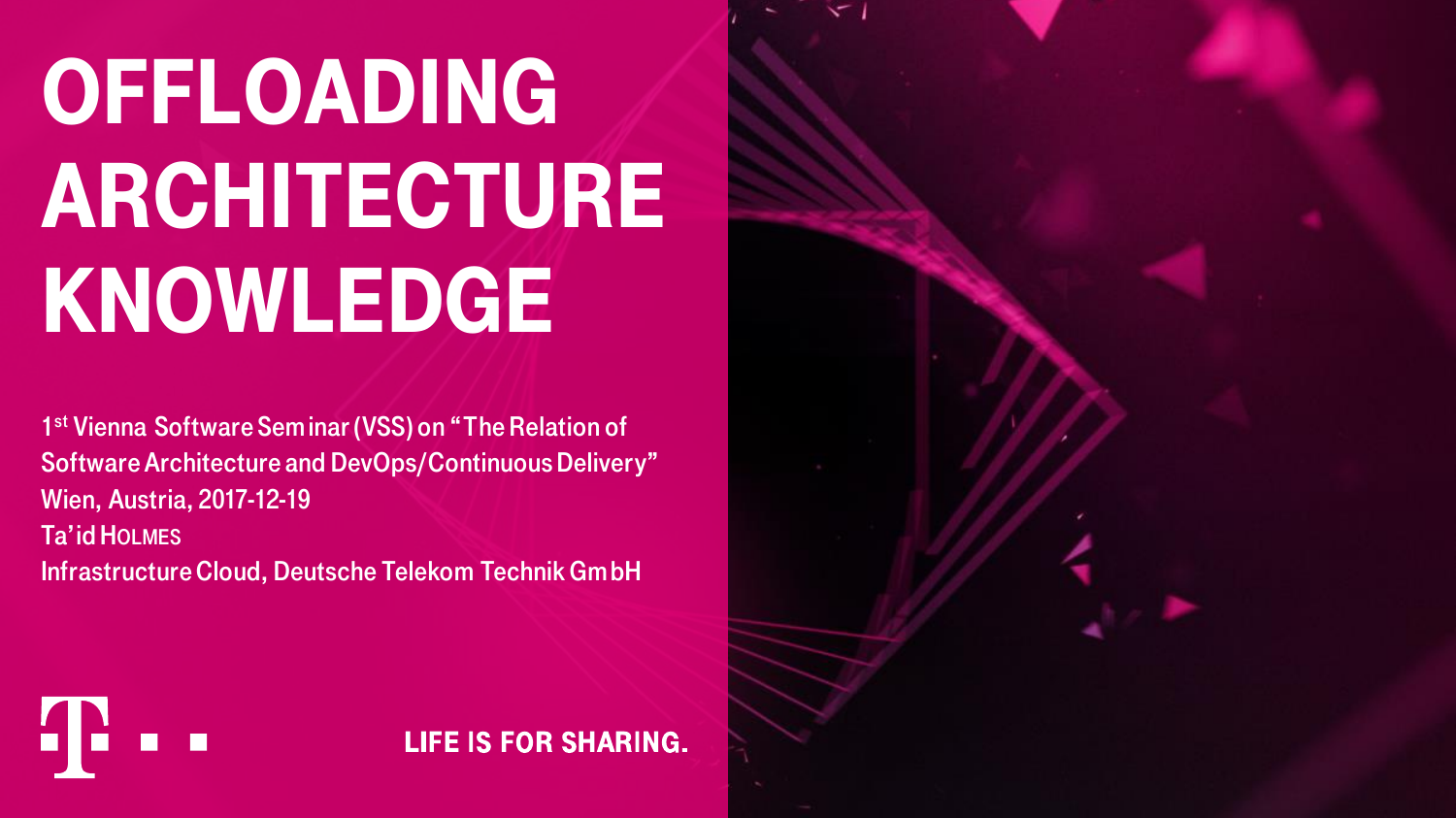# Agenda



**01** Model-Based Engineering:<br>Automation & CI/CD Automation & CI/CD

02 Continuous Pipeline: Injecting Architectural Knowledge

**03** Case Study: Cloud Application Orchestration Models

04 Architect. Model Refactoring:<br>Approach & Use Cases Approach & Use Cases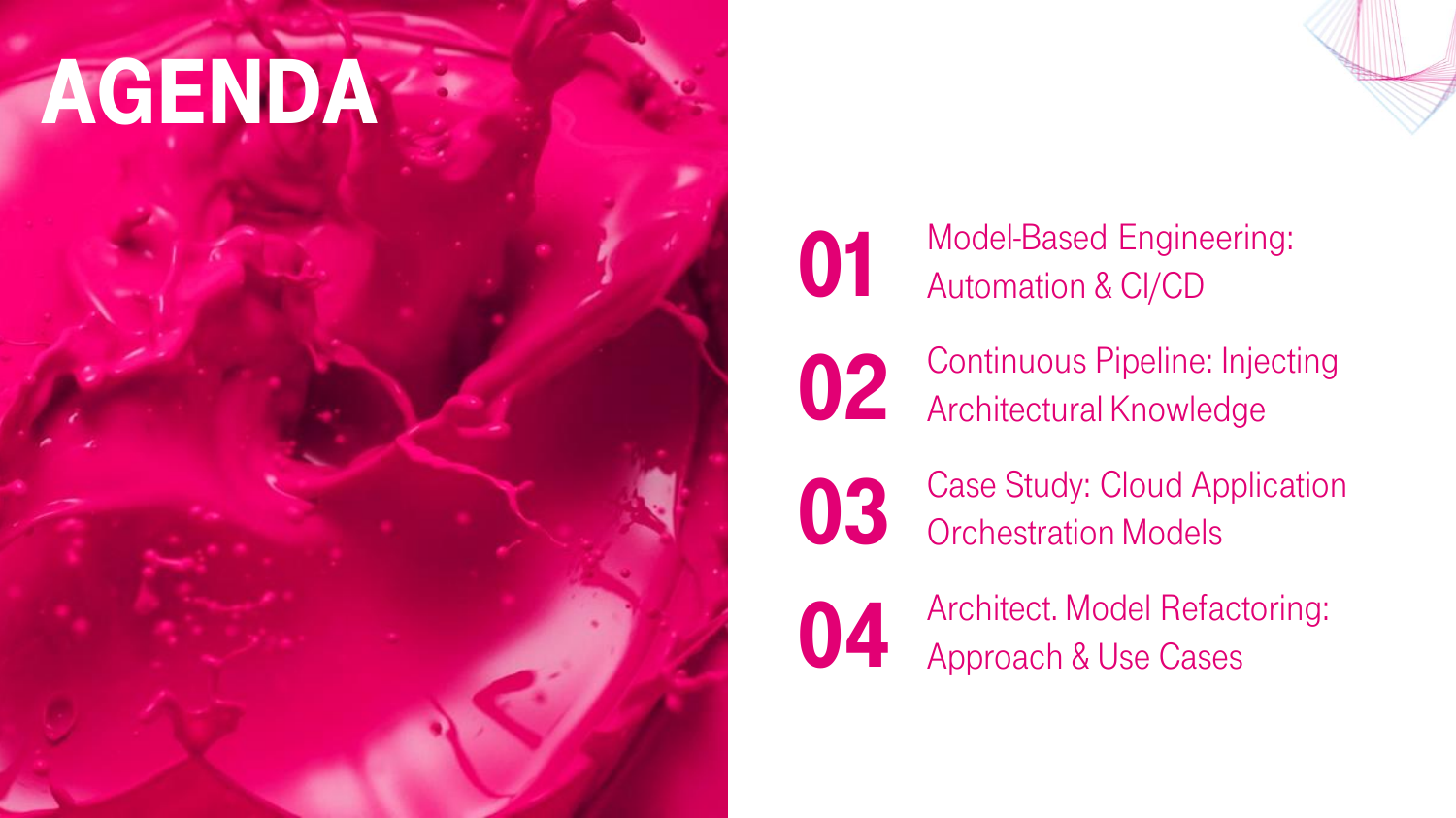#### A Generic Continuous Delivery Pipeline AUTOMATION IS KEY

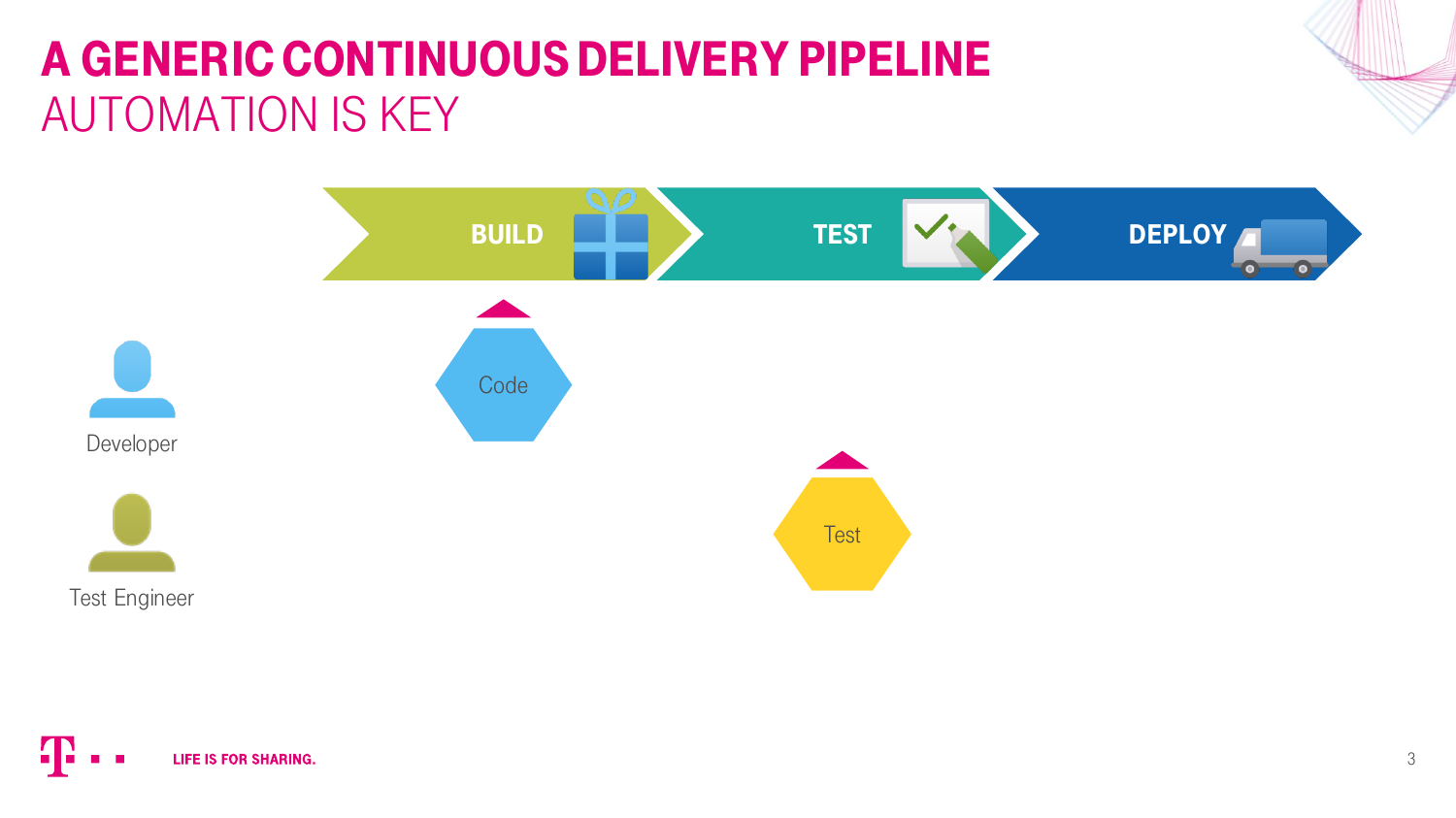#### A CI/CD Pipeline and ToolCHain @ Deutsche Telekom PROJECT TERASTREAM / HYPERSCALE

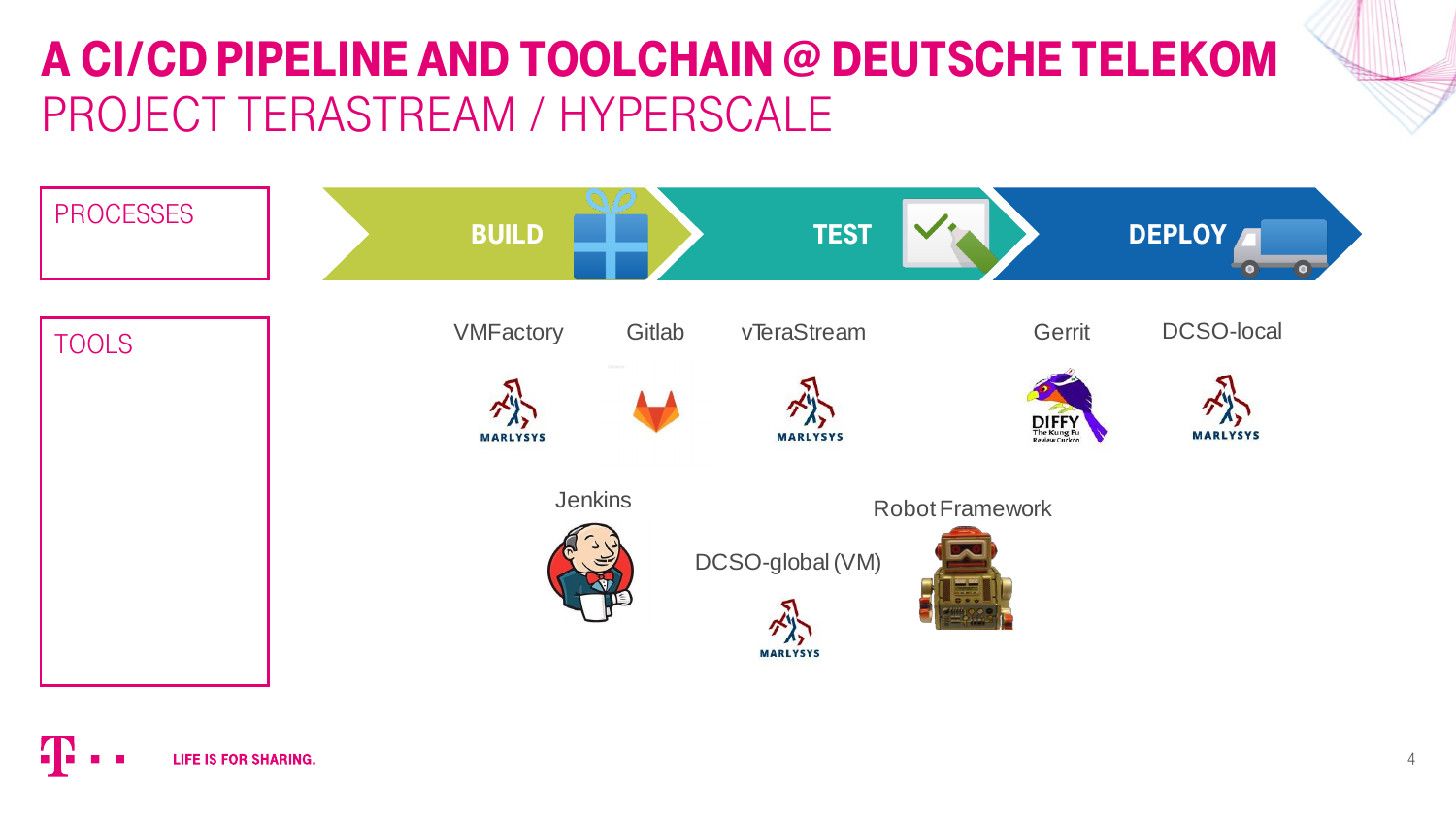## Model-Driven Code Generation ZOOM INTO THE PIPELINE

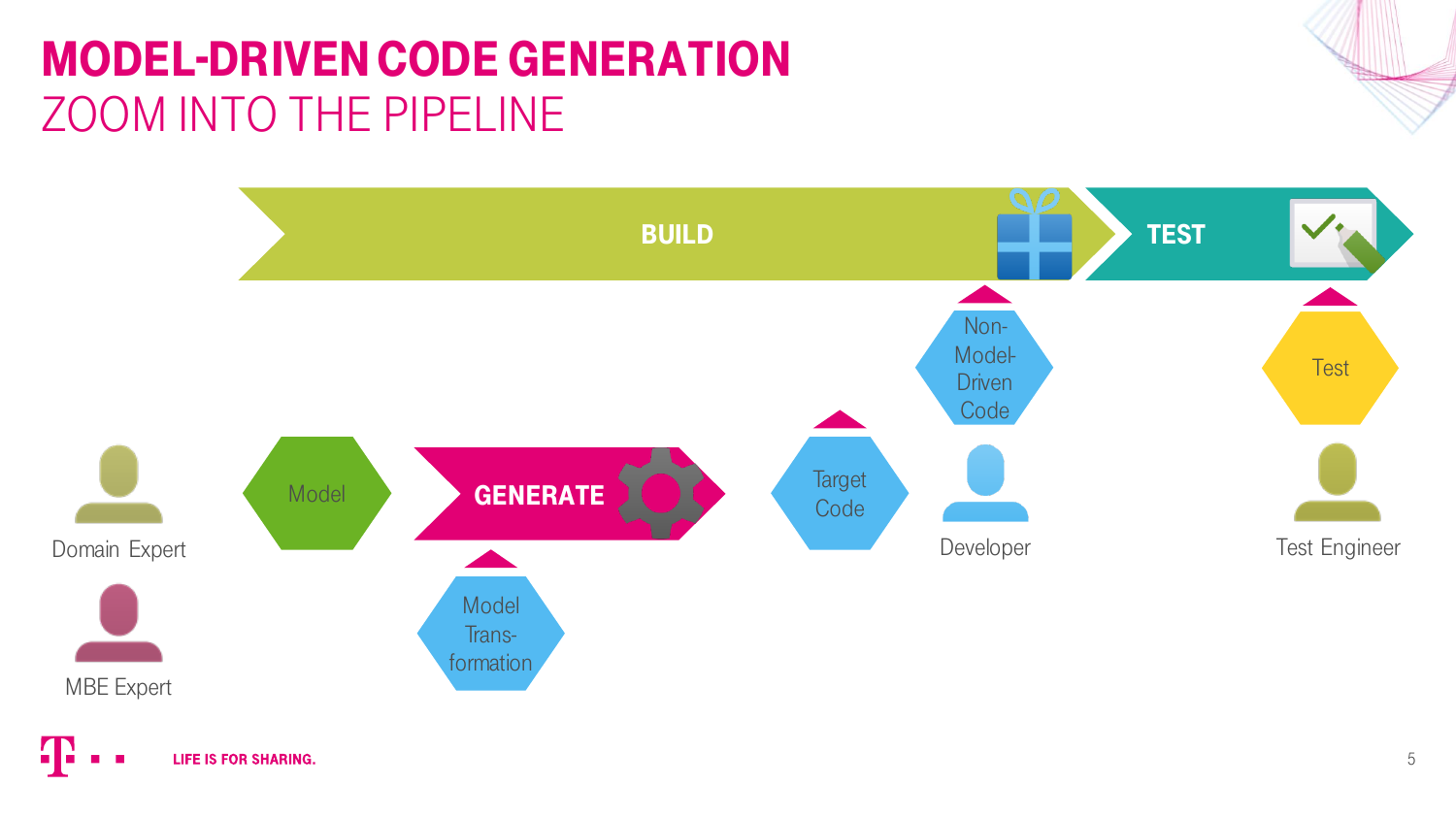### Model-Driven Code Generation INCLUDING TESTS

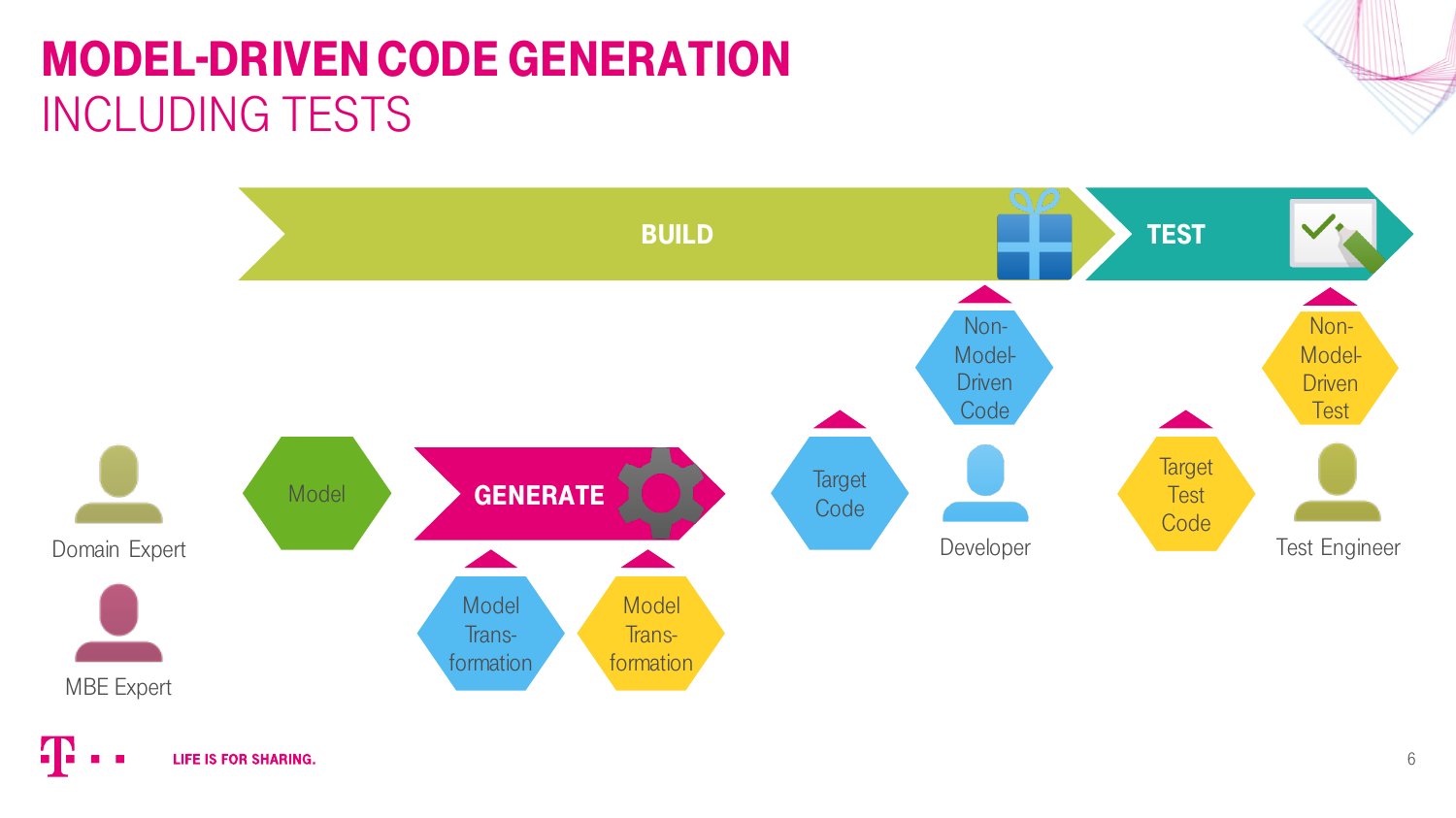

## 02 AN ARCHITECTURAL Knowledge **INJECTING** CI/CD Pipeline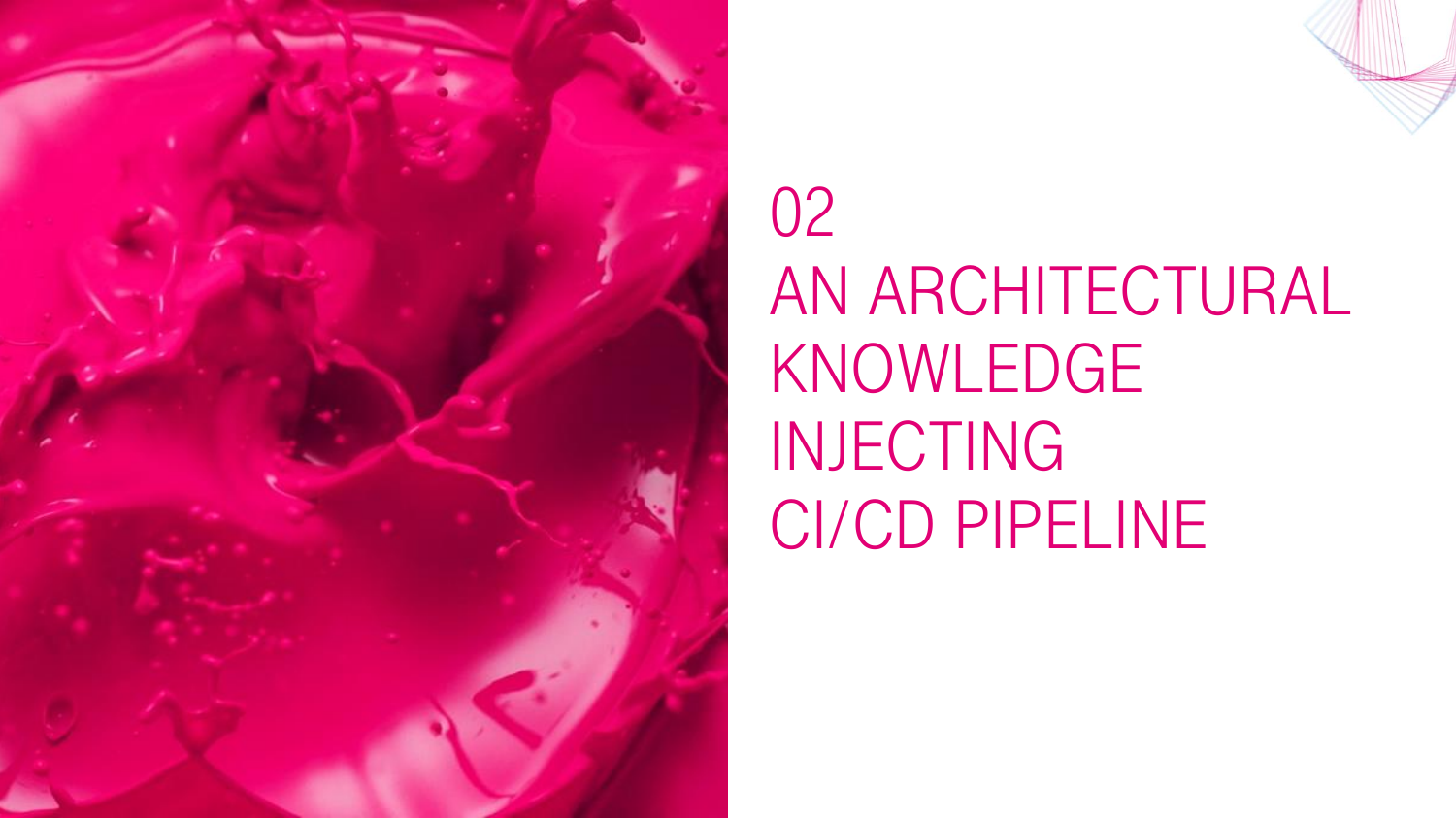### Offloading Architectural Knowledge INJECTED VIA REFACTORING WITHIN THE PIPELINE

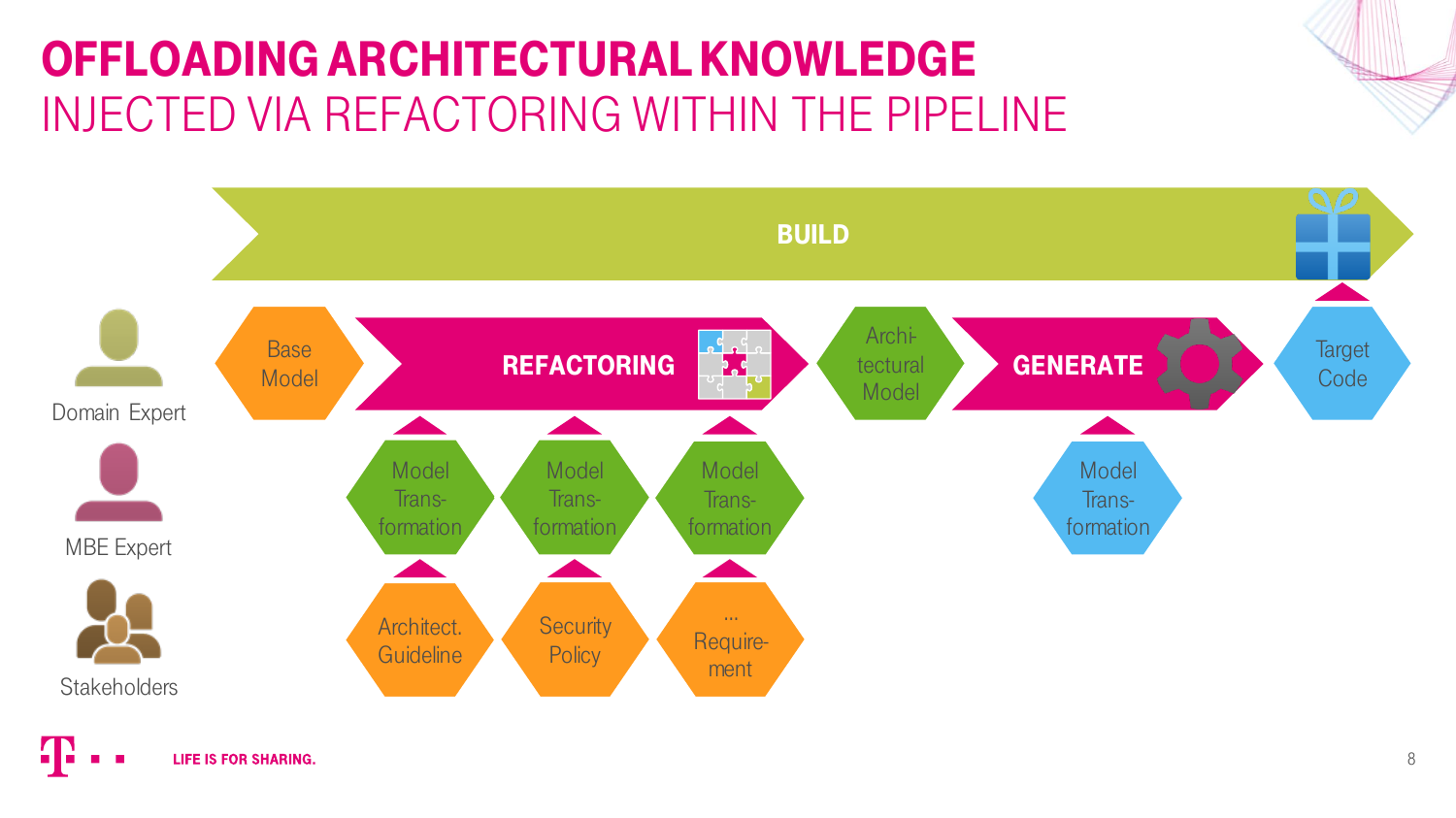

## 03 CLOUD APPLICATION Orchestration AND ARCHITECTURAL **REQUIREMENTS**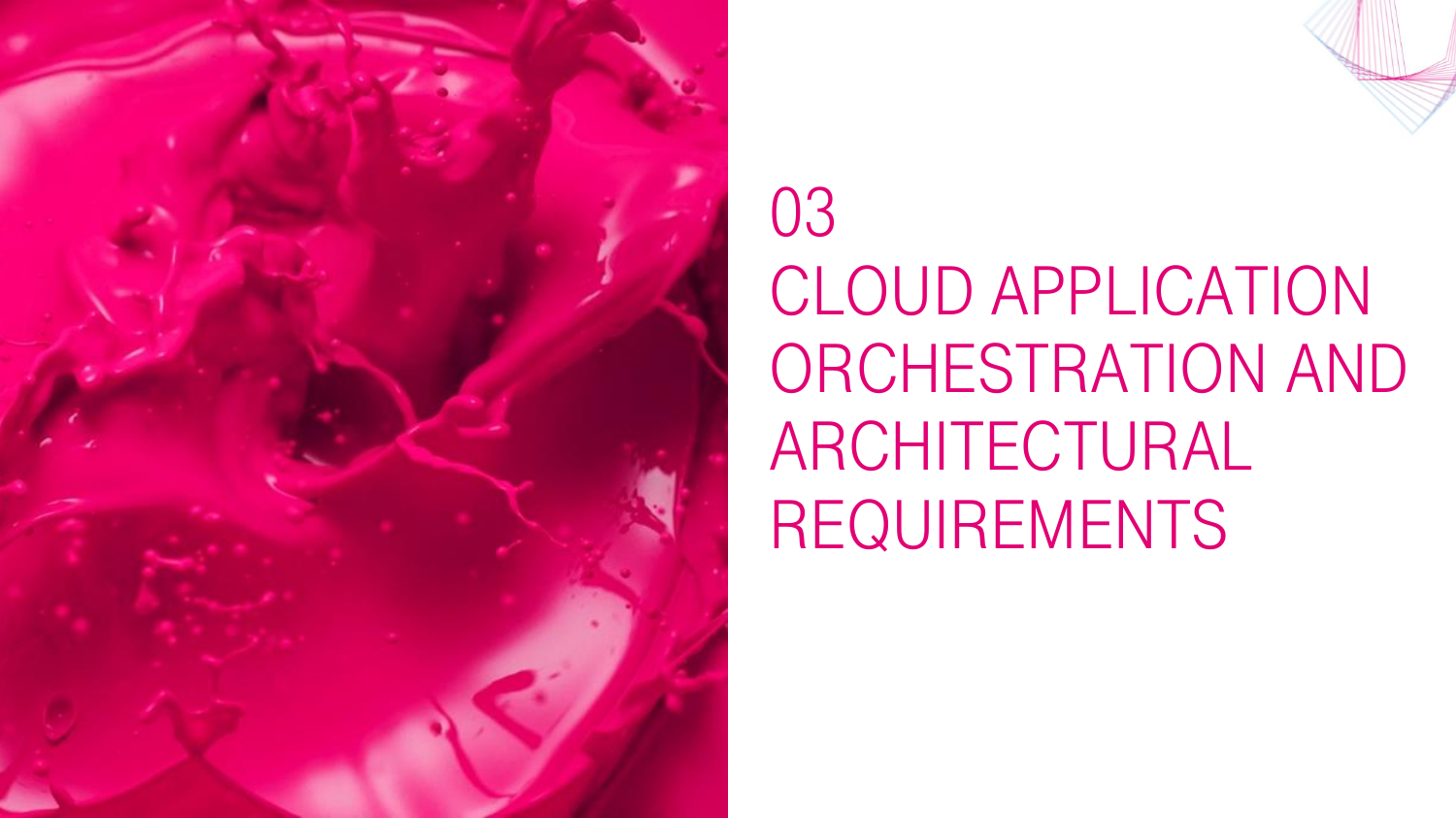#### Cloud Application Orchestration **CONCEPTS**

#### Cloud Application Orchestration Models describe Applications

- **Resources**
- **Services**
- **Dependencies**

#### Cloud Application Orchestration Engine consumes Models

- **Figure 1** Transformation to Deployment Plans
- **Provisioning of Resources and Services**



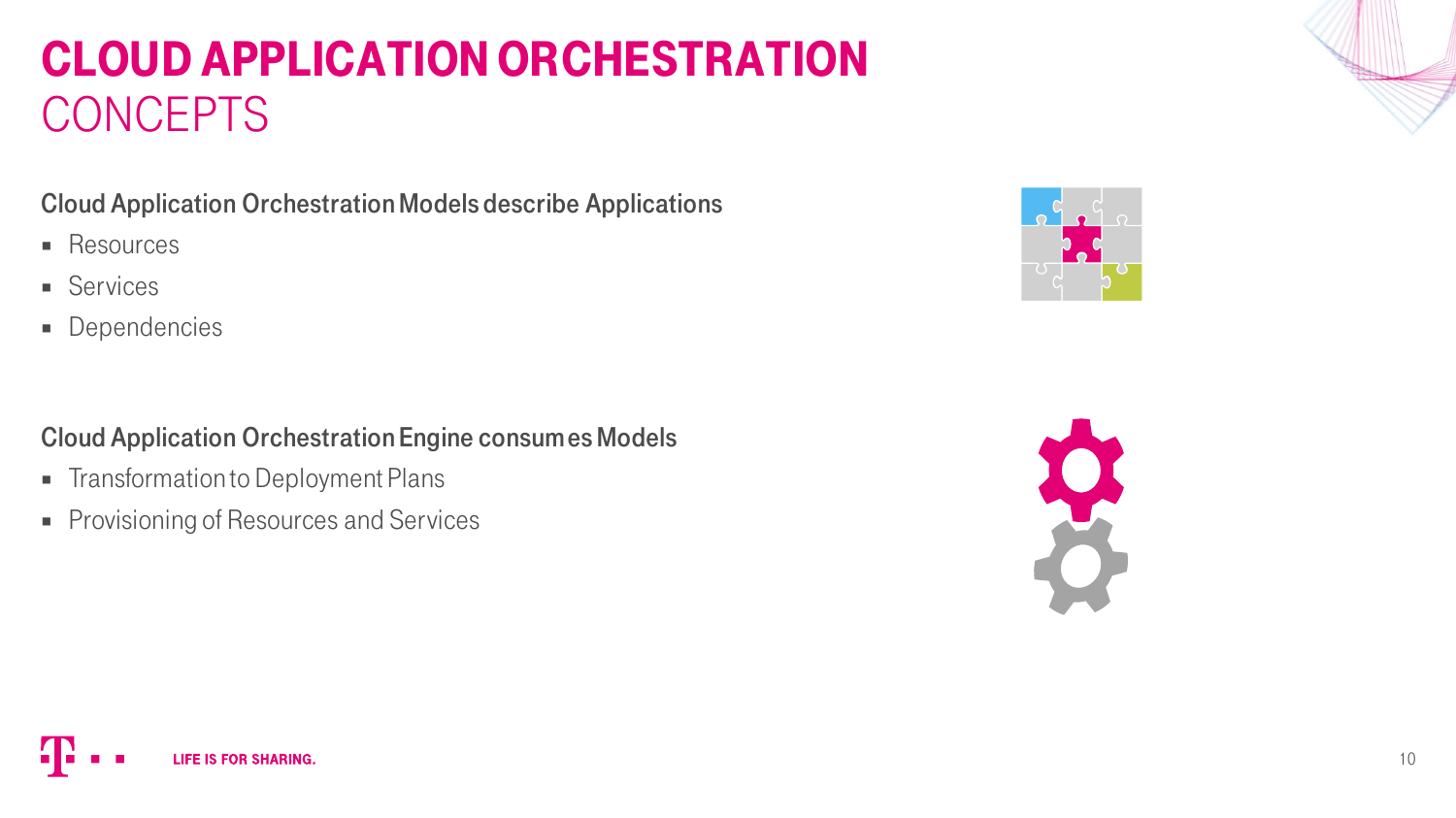#### Provider Requirements POLICIES AND GUIDELINES

- Security Policies
- **Architectural Guidelines**
- Operational Requirements; Unified Approaches:
	- Operations, Administration, and Maintenance (OAM)
	- Access, Logging, Monitoring, Reporting

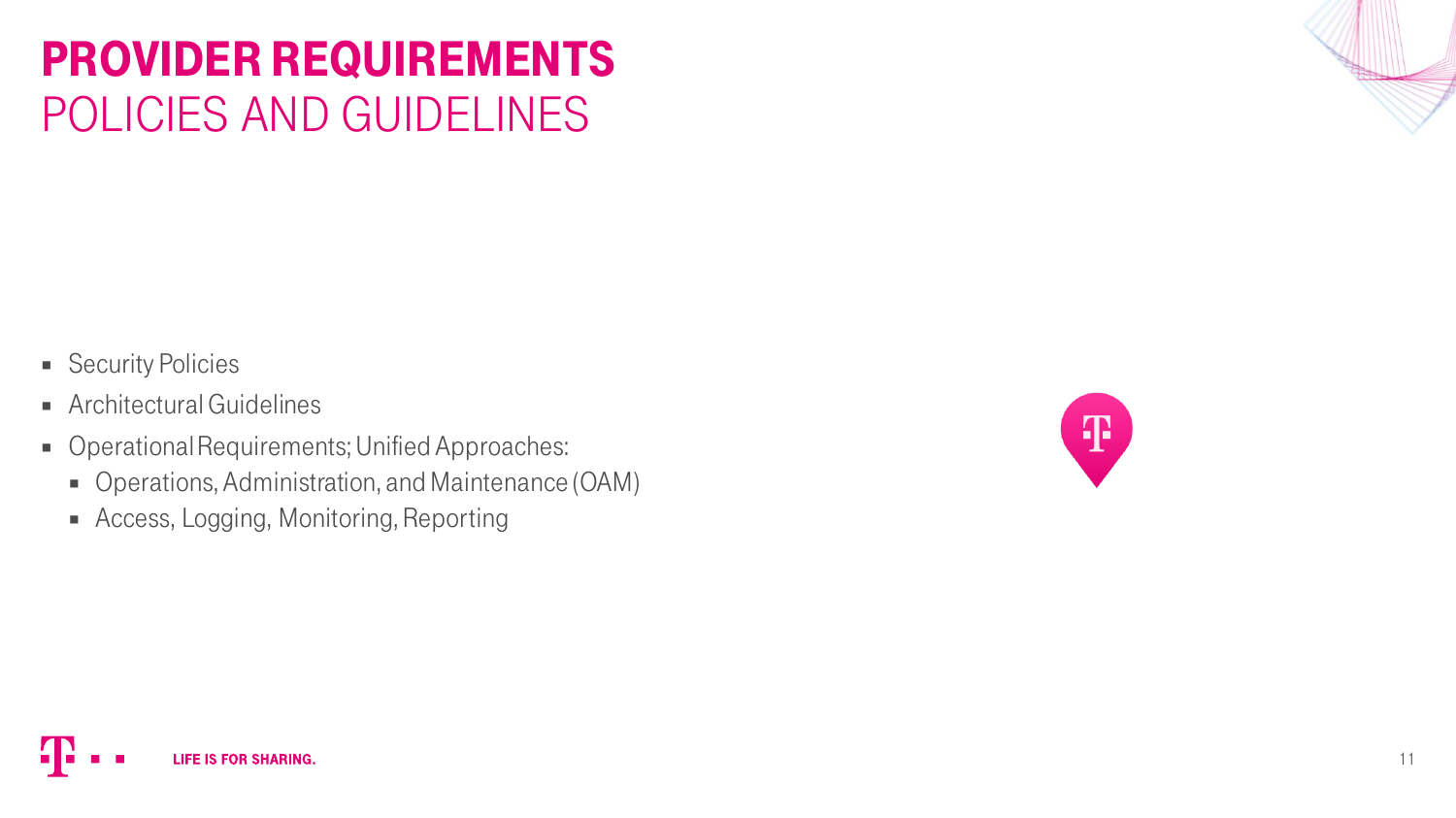#### Additional Stakeholders FURTHER REQUIREMENTS

Legislator

**Legal Interception** 

**Customer** 

**Service Level Agreements (SLAs)** 

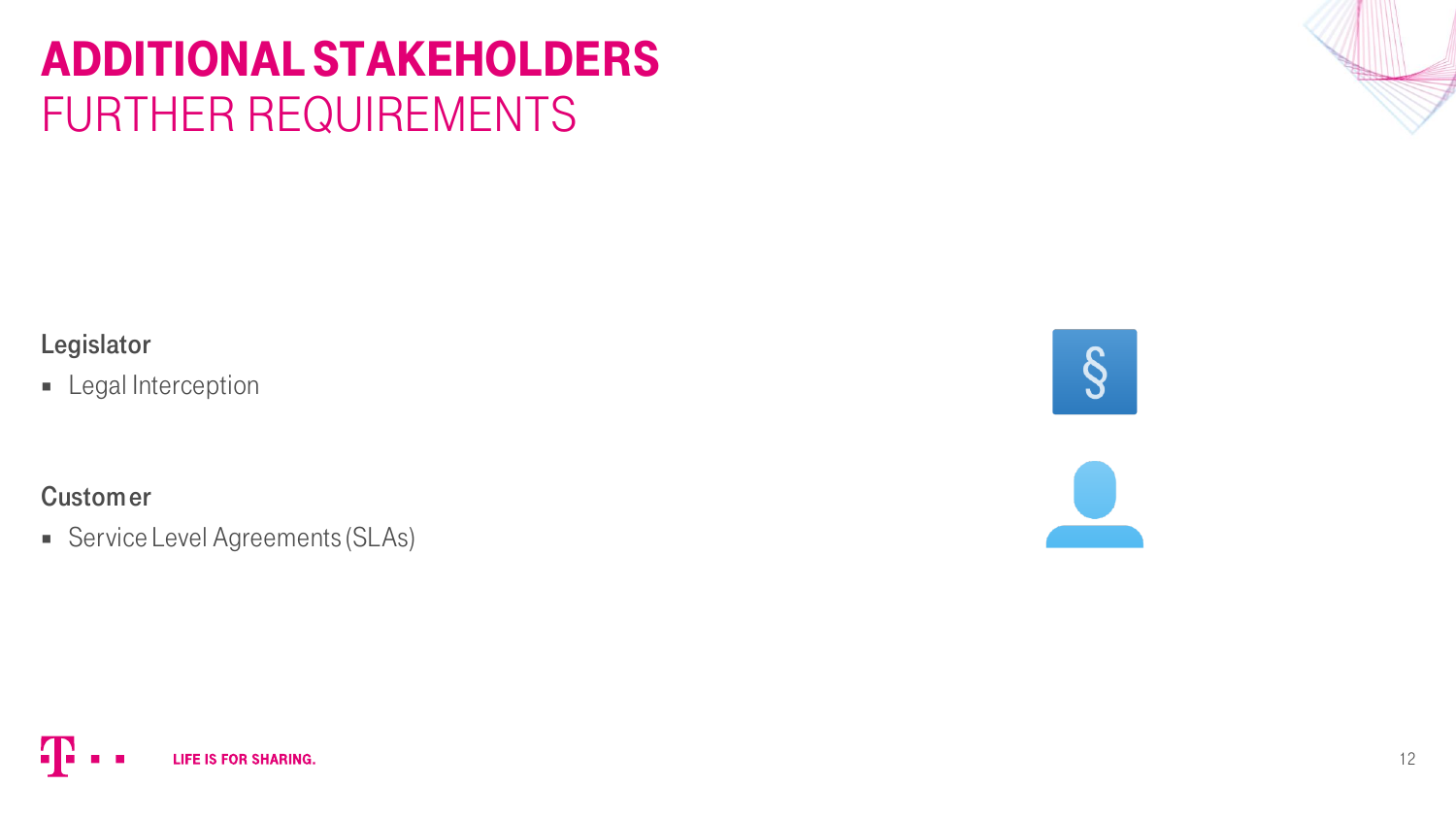### Architecture-impacting Requirements SOURCES AND OWNERS

| <b>Requirement Sources</b>      | Vendor | <b>Platform Provider</b> | Legislator | <b>Service Provider</b> | <b>End-Customer</b> |
|---------------------------------|--------|--------------------------|------------|-------------------------|---------------------|
| Application                     | $\chi$ |                          |            |                         |                     |
| <b>Target Technologies</b>      |        | X                        |            |                         |                     |
| Datacenter Design               |        | X                        |            |                         |                     |
| <b>Datacenter Details</b>       |        | X                        |            |                         |                     |
| Legal Interception              |        |                          | $\times$   |                         |                     |
| <b>Security Policies</b>        |        |                          |            | X                       |                     |
| <b>Architectural Guidelines</b> |        |                          |            | X                       |                     |
| <b>Operational Requirements</b> |        |                          |            | $\times$                |                     |
| Service Level Agreements        |        |                          |            | $\mathsf X$             | $\chi$              |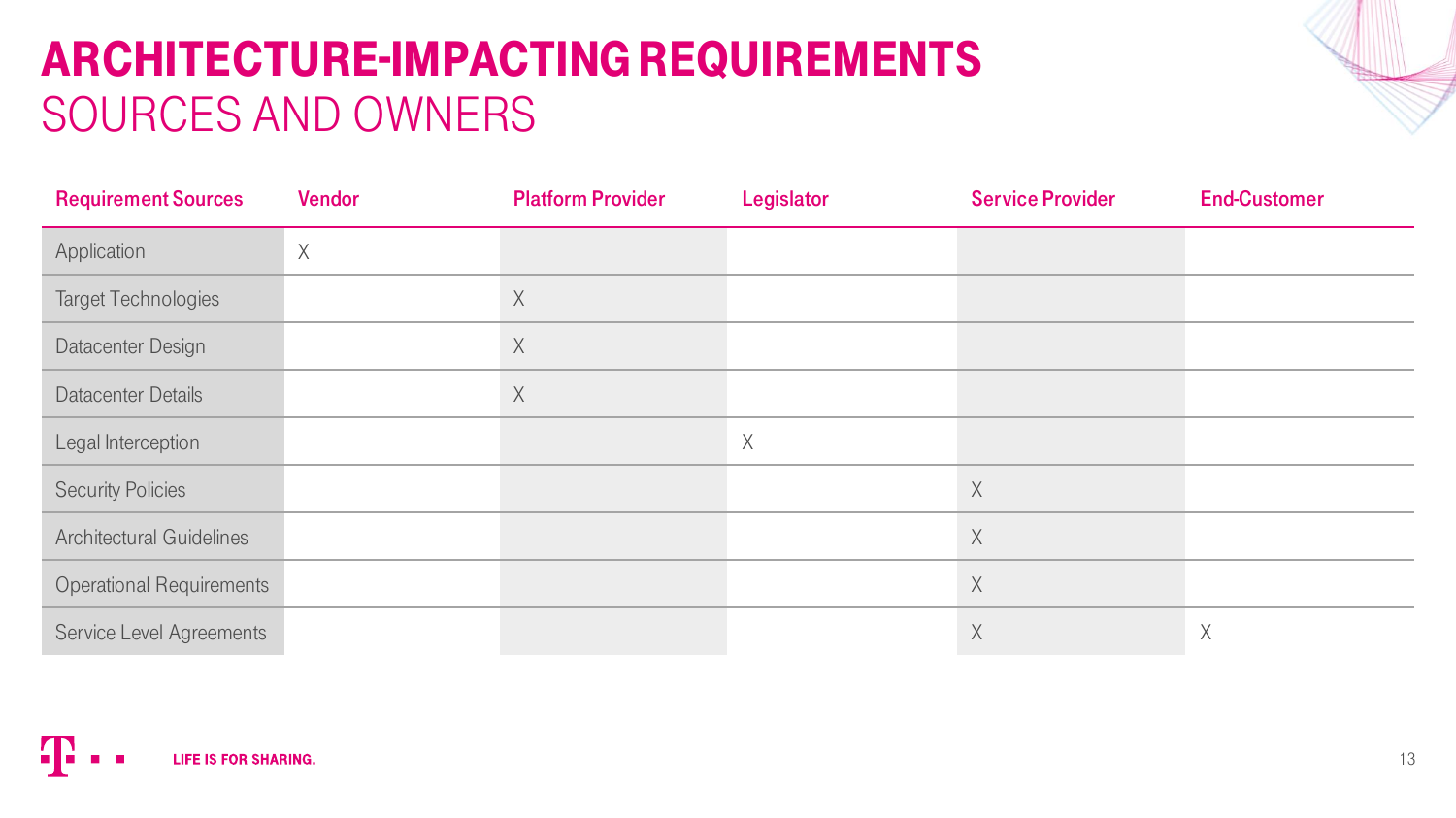#### **PROBLEMS CONSEQUENCES**

#### Symptoms

tangled, overall complex architectures

#### Root Cause

multiple, customer-specific requirements, impacting the architecture; from various sources

**LIFE IS FOR SHARING.** 

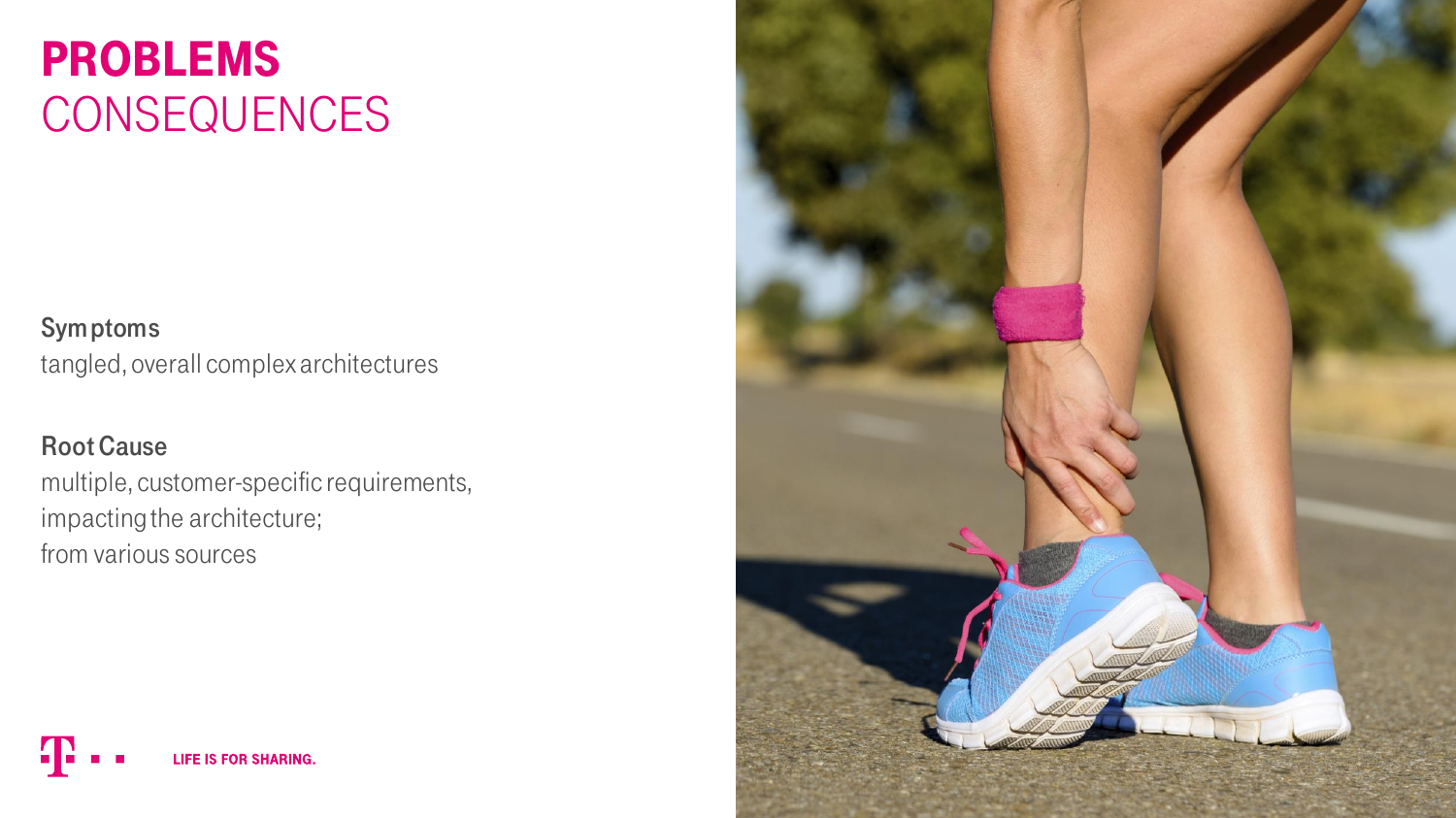

## 04 **MODEL** REFACTORING: Approach & USE CASES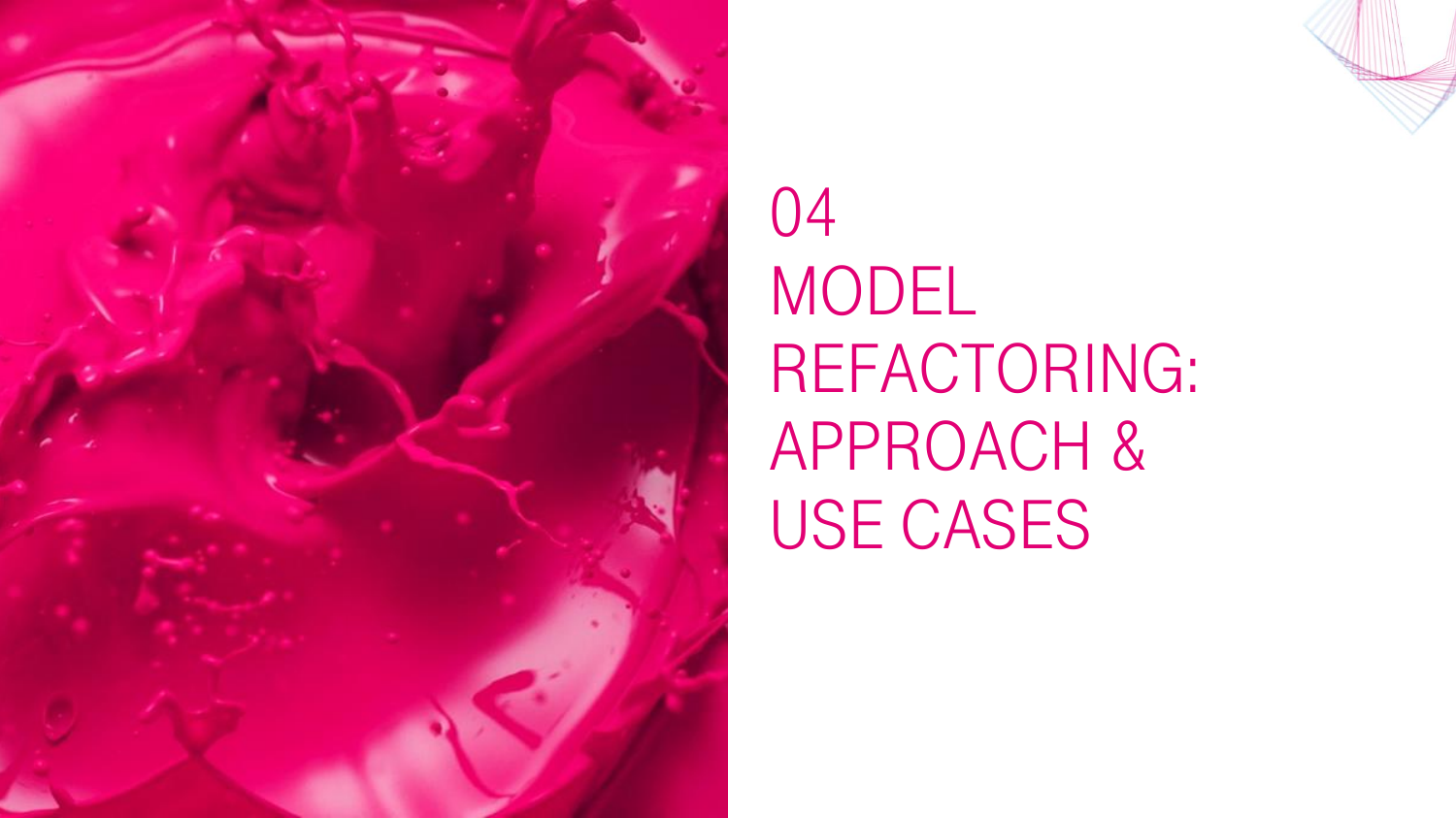#### Model Refactoring APPROACH AND CONCEPTS



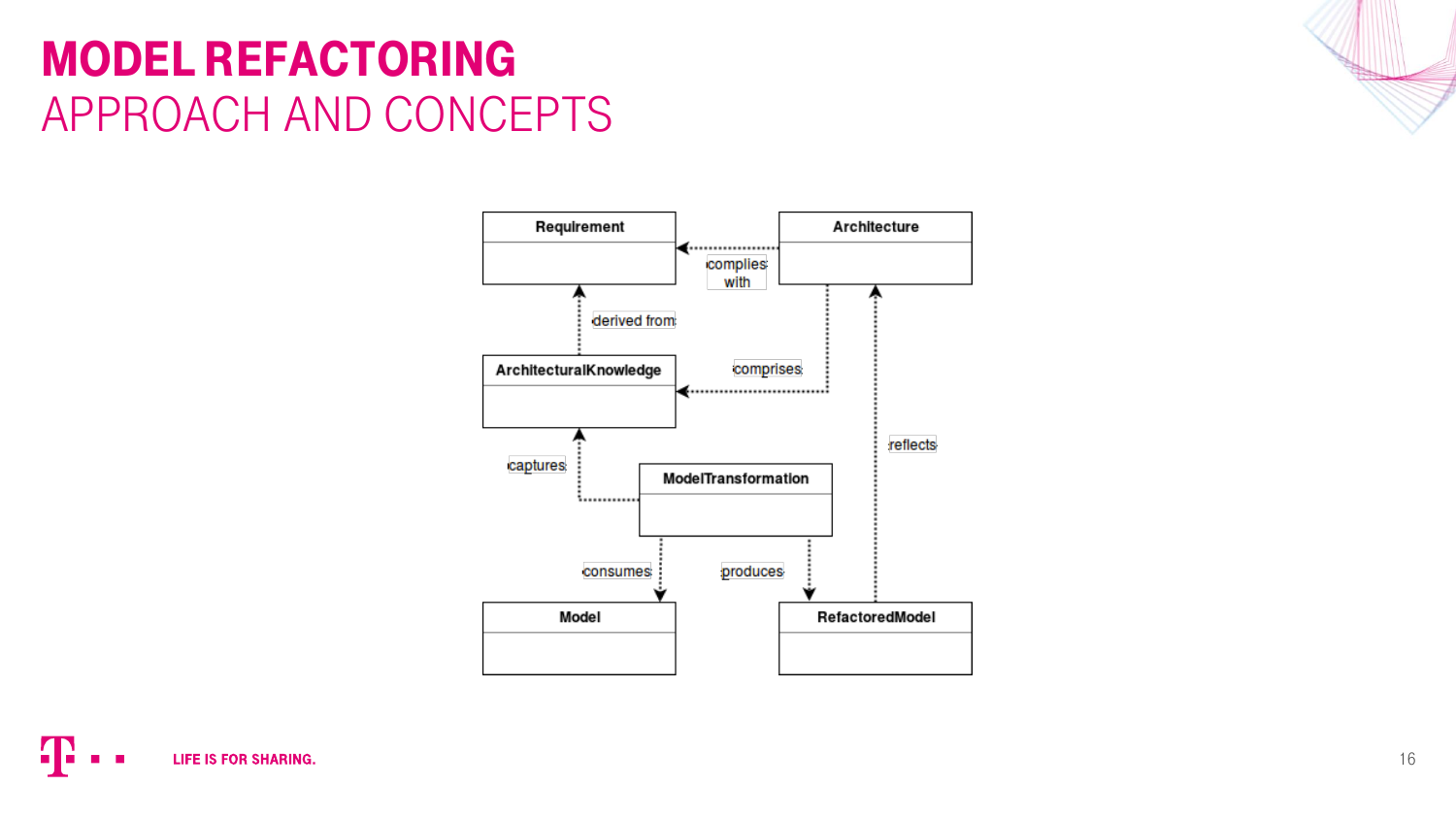### CLOUD APPLICATION EXAMPLE OF A MULTI-TIER ARCHITECTURE



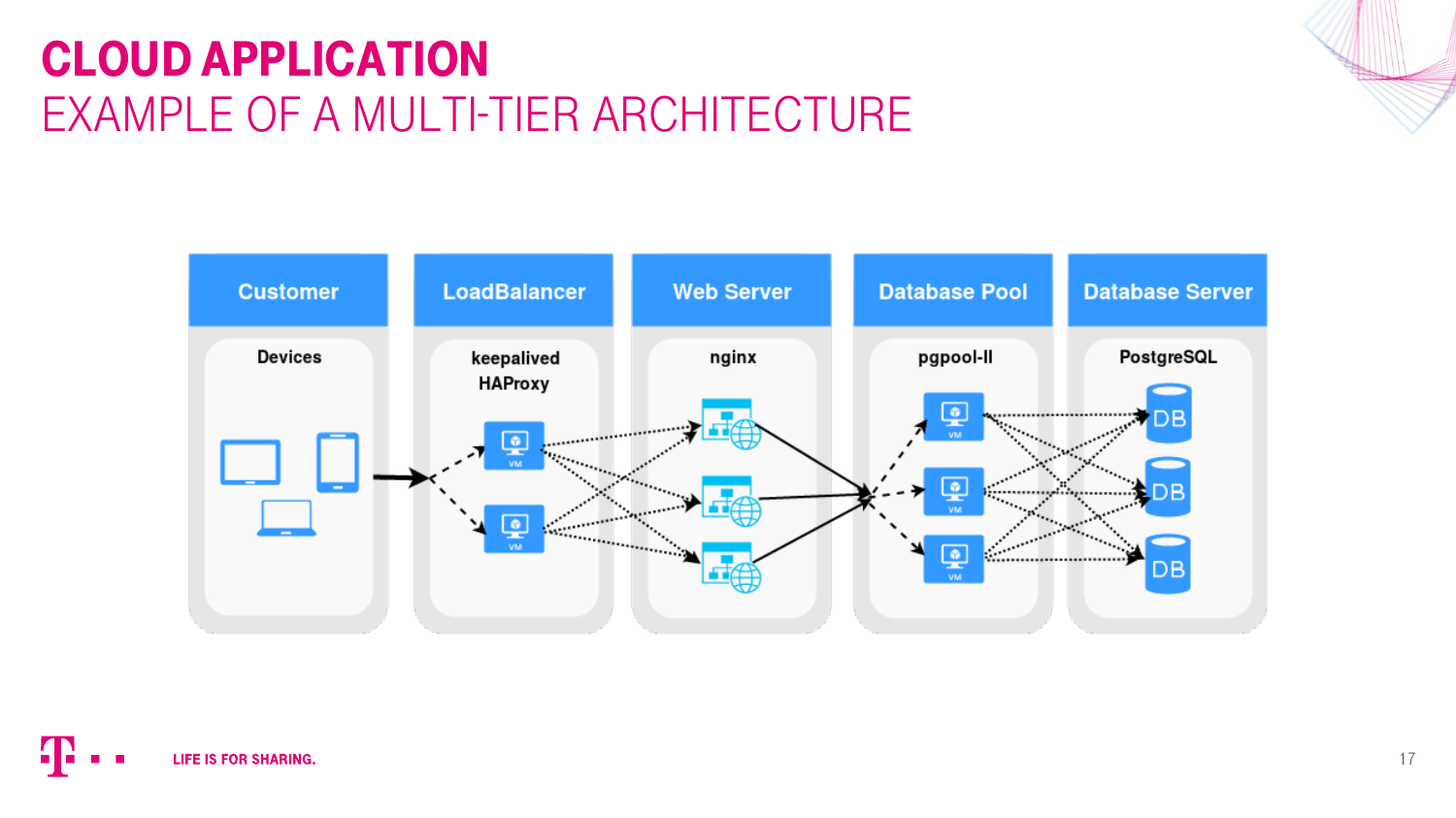#### Enrichment with Firewalls & ESTABLISHING HIGH-AVAILABILITY



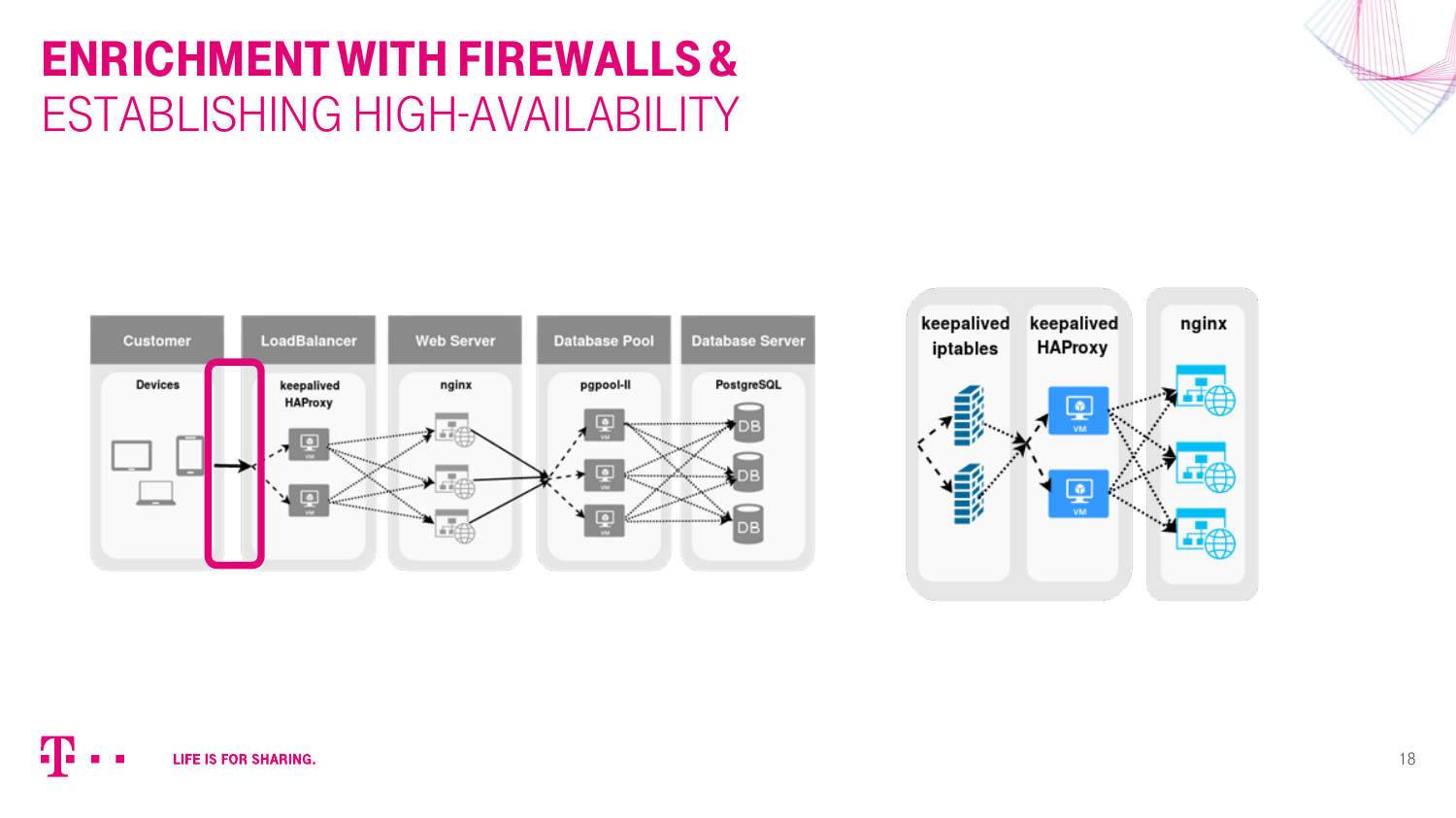### Unified OAM Access MANAGEMENT ZONE, JUMP HOST, OAM NETWORK, VIFS, SSHD

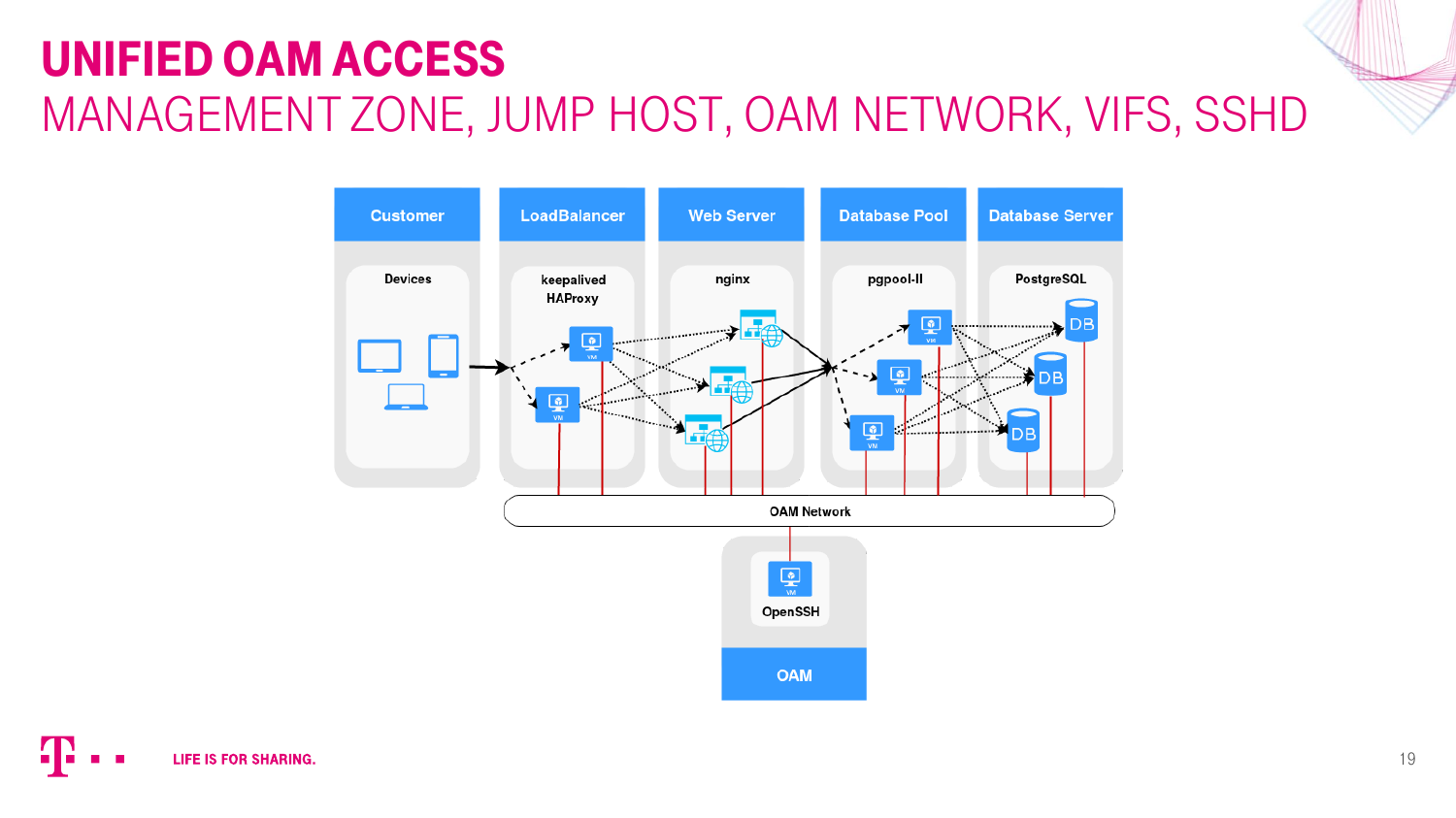#### **ASSUMPTIONS**

- architectural knowledge can be captured in form of model transformations
- unified/standardized architecture metamodel

**LIFE IS FOR SHARING.** 

 conflicting requirements are identified and resolved at an earlier point in time

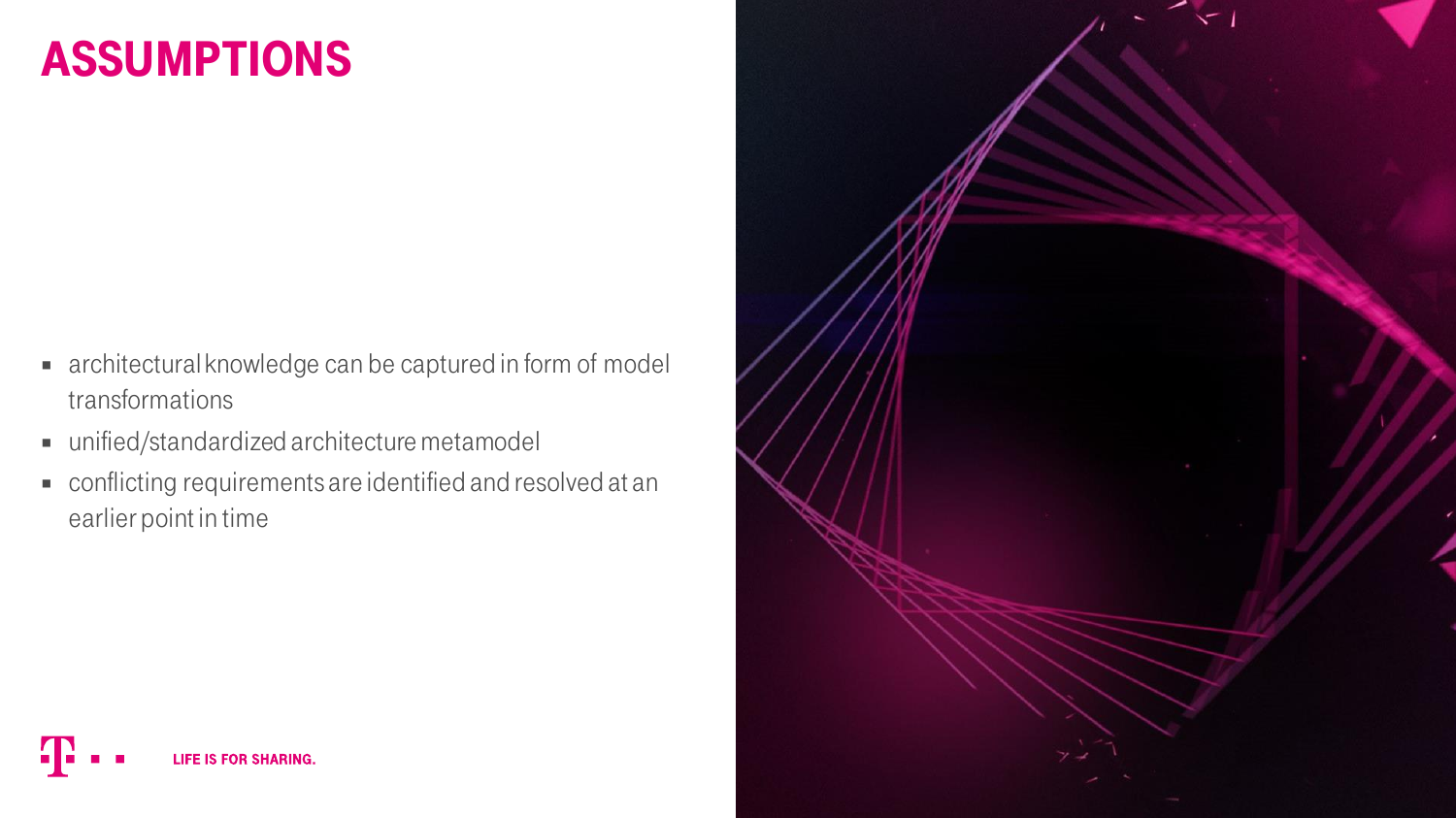## CONTACT Ta'id Holmes t.holmes@telekom.de +49 6151 583-7571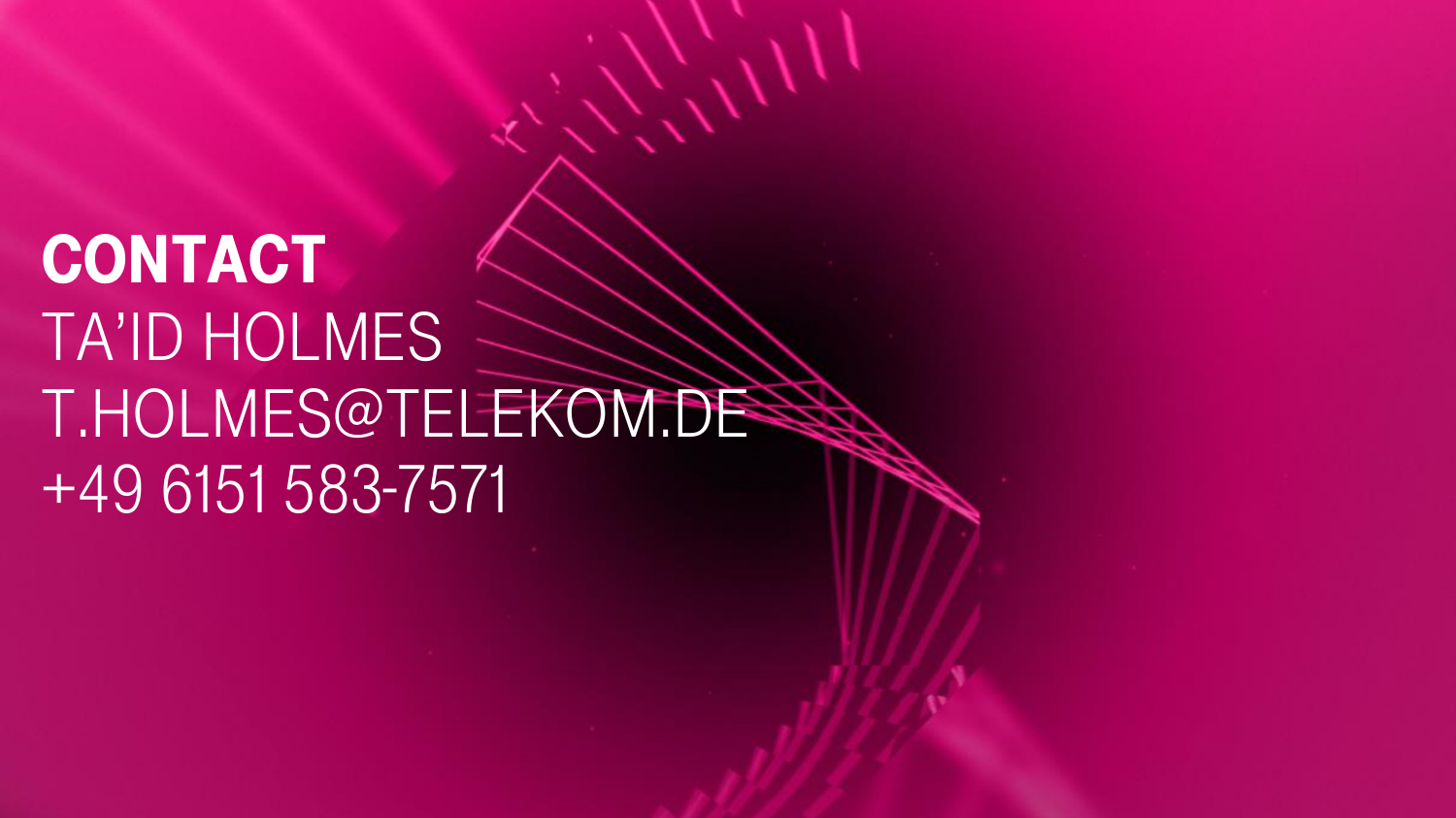### Document Modification History

| <b>Date</b> | <b>Version</b> | <b>Responsible</b> | Changes     |
|-------------|----------------|--------------------|-------------|
| 14 12 2017  |                | Dr. Ta'id HOLMES   | publication |